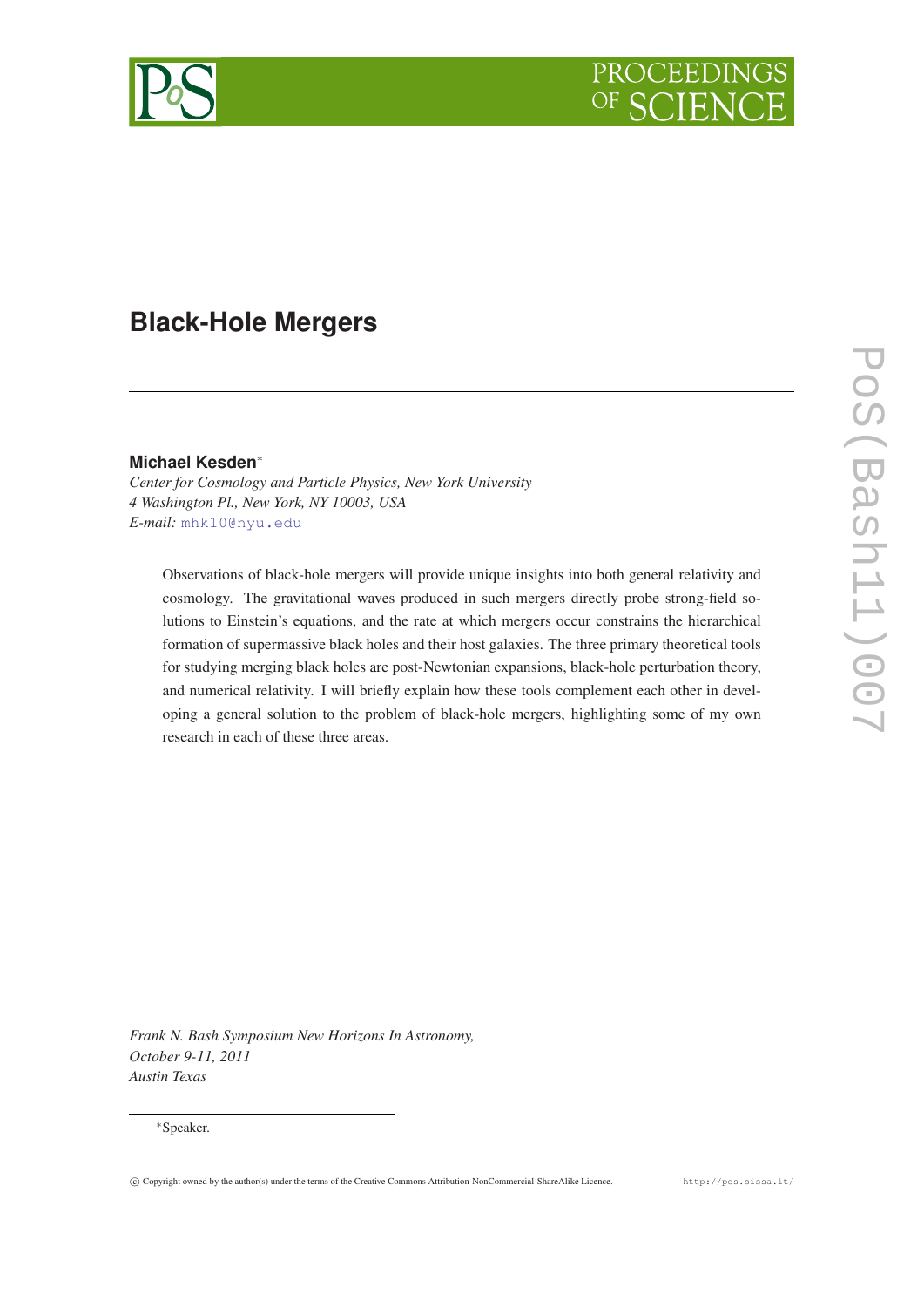## <span id="page-1-0"></span>1. Black holes

In 1915, Albert Einstein presented his famous field equation of general relativity

$$
G_{\mu\nu} = 8\pi G T_{\mu\nu} \tag{1.1}
$$

which relates the curvature of spacetime (described by the Einstein tensor  $G_{\mu\nu}$ ) to the energy content of the universe (given by the stress-energy tensor  $T_{\mu\nu}$ ). Roy Kerr discovered the unique *stationary, axisymmetric, vacuum* solution to this equation

$$
ds^{2} = -\left(1 - \frac{2Mr}{\Sigma}\right)dt^{2} - \frac{4Mar\sin^{2}\theta}{\Sigma}dt d\phi + \frac{\Sigma}{\Delta}dr^{2} + \Sigma d\theta^{2} + \left(r^{2} + a^{2} + \frac{2Ma^{2}r\sin^{2}\theta}{\Sigma}\right)\sin^{2}\theta d\phi^{2}
$$
\n(1.2)

where  $\Sigma \equiv r^2 + a^2 \cos^2 \theta$  and  $\Delta \equiv r^2 - 2Mr + a^2$  [\[1\]](#page-12-0). Classical black holes described by this Kerr metric are the simplest objects in the universe, fully described by their mass *M* and spin angular momentum  $J = aM$  in relativist's units where  $G = c = 1$ .

Several of the distinguishing features of black holes are their event horizons, ergospheres, and innermost stable circular orbits [[2](#page-12-0)]. The *event horizon* is the boundary of the region of spacetime that is causally disconnected from future null infinity. Even light rays cannot escape from inside the event horizon, hence the term "black holes." Spinning black holes have an *ergosphere* exterior to their event horizons within which all stationary observers must orbit the black hole with positive angular velocity. Negative-energy orbits also exist within the ergosphere, allowing rotational energy to be extracted from the black hole [\[3\]](#page-12-0). Black holes, unlike Newtonian point masses, also have *innermost stable circular orbits* (ISCOs). Massive particles inspiraling into black holes through gravitational radiation or viscous dissipation will plunge into the event horizons after reaching the ISCO.

Astrophysical black holes are formed in two distinct channels. *Stellar-mass* black holes are formed in the gravitational collapse of stars whose cores are too massive to be supported by electron or neutron degeneracy pressure. Oppenheimer and Snyder [[4](#page-12-0)] performed the first calculation of this collapse into a black hole. Stellar-mass black holes can be observed if they accrete from a stellar binary companion. The accreted material can be heated to temperatures high enough to emit copious X-rays; the nearby black-hole candidate Cygnus X-1 was discovered in a rocket-borne Xray survey in 1964 [\[5\]](#page-12-0). The second kind of astrophysical black hole is the *supermassive* black holes (SBHs) that reside in the centers of most large galaxies. The Doppler broadened emission lines associated with active galactic nuclei (AGN) were discovered by Carl Seyfert in 1943 [\[6](#page-12-0)]. Twenty years later, theorists proposed that these AGN were powered by accretion onto compact objects of masses  $10^5 - 10^8 M_{\odot}$  [\[7\]](#page-12-0). Such massive objects cannot support themselves against gravitational collapse into SBHs [[8](#page-12-0)]. SBHs grow by accreting gas and merging with each other during the galaxy mergers through which large galaxies are assembled. We consider black-hole mergers in greater detail in the next section.

## 2. Black-hole mergers

As we learned in the last section, isolated black holes are simple objects that are fully described by their mass and spin. Widely separated binary black holes are similarly simple; they are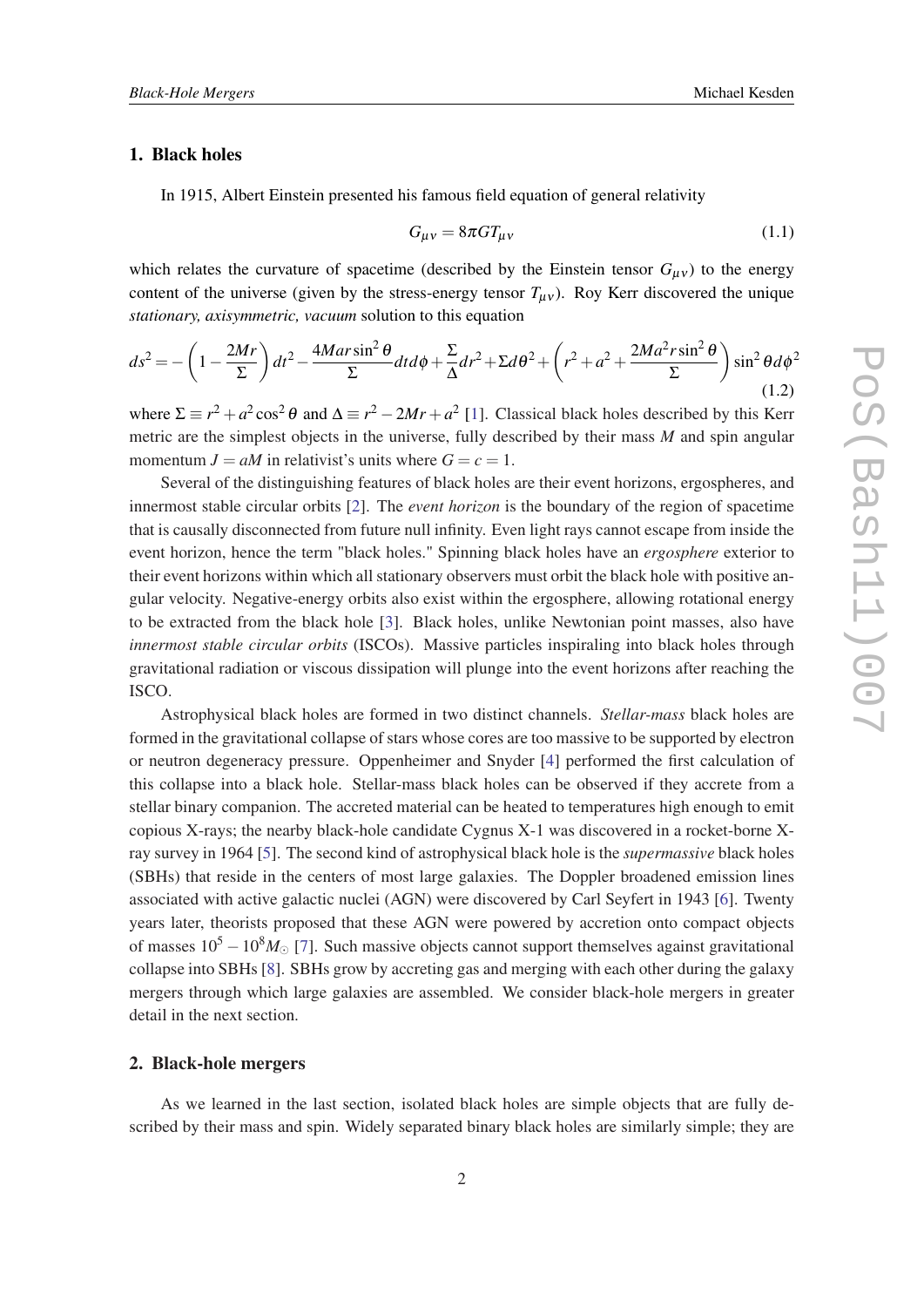<span id="page-2-0"></span>

Figure 1: Binary black holes *A* and *B* on a quasi-circular orbit about their common center of mass. We define an orthonormal coordinate system such that at an initial time  $e^{(1)}$  points along the separation vector between the two holes,  $e^{(3)}$  points along the orbital angular momentum, and  $e^{(2)}$  completes the triad.

described by the mass and spin of the two black holes along with the orbital parameters of the binary. Any system with a time-varying mass-quadrupole moment, such as binary black holes, emits gravitational radiation that extracts energy and angular momentum from the system. This radiation circularizes the orbits of widely separated black holes [\[9\]](#page-12-0), so for many purposes it is sufficient to restrict our attention to black holes on initially circular orbits. The reference frame we will use to describe the quasi-circular binary system is illustrated in Fig. 1. The Kerr metric given by Eq. ([1.2](#page-1-0)) is scale-invariant when *r* and *a* are expressed in units of *M*, indicating that calculations involving the binary system can be rescaled to any desired value of the total mass. A general black-hole binary can therefore be described by 7 parameters: the binary mass ratio  $q \equiv M_b/M_a \leq 1$  and the 3 components of the dimensionless spins a and b of black holes *A* and *B*.

Given this initial state, the black-hole merger proceeds in three stages. In the first stage, known as the *adiabatic inspiral*, the binary emits gravitational radiation that extracts energy and angular momentum from the orbit. The timescale  $t_{GW} \equiv E_{orb}/\dot{E}_{GW}$  for this orbital decay is much longer than the orbital time  $t_{\rm orb} \simeq \Omega^{-1}$ , so the binary evolves through a sequence of quasi-circular orbits of decreasing separation and increasing orbital frequency Ω. In the second stage, the *merger* itself, the individual event horizons of the binary black holes coalesce into a single perturbed horizon of the final black hole. In the final stage of the merger, the *ringdown*, the perturbed final black hole emits additional gravitational radiation until it settles down into an unperturbed Kerr black hole. This final black hole is fully characterized by its mass *M<sup>f</sup>* , dimensionless spin s, and recoil velocity k with respect to the center of mass of the initial binary.

We learned in the previous section that astrophysical black holes can be divided into stellarmass black holes ( $m \approx 10 M_{\odot}$ ) formed in the gravitational collapse of massive stars, and supermassive black holes ( $10^6 M_{\odot} \le m \le 10^{10} M_{\odot}$ ) in galactic centers. This bimodality in the astrophysical black-hole population motivates us to distinguish between *comparable-mass* mergers for which  $q \simeq 1$  and *extreme-mass-ratio inspirals* (EMRIs) for which  $q \ll 1$ . Comparable-mass mergers occur when both members of the binary are either stellar-mass black holes or supermassive black holes. These two different regimes of comparable-mass mergers can be analyzed with the same theoretical tools because of the scale-invariance of general relativity noted earlier. EMRIs occur when a supermassive black hole merges with a much smaller stellar-mass black hole. Different theoretical techniques must be used to study black-hole mergers in the limit  $q \ll 1$  as will be discussed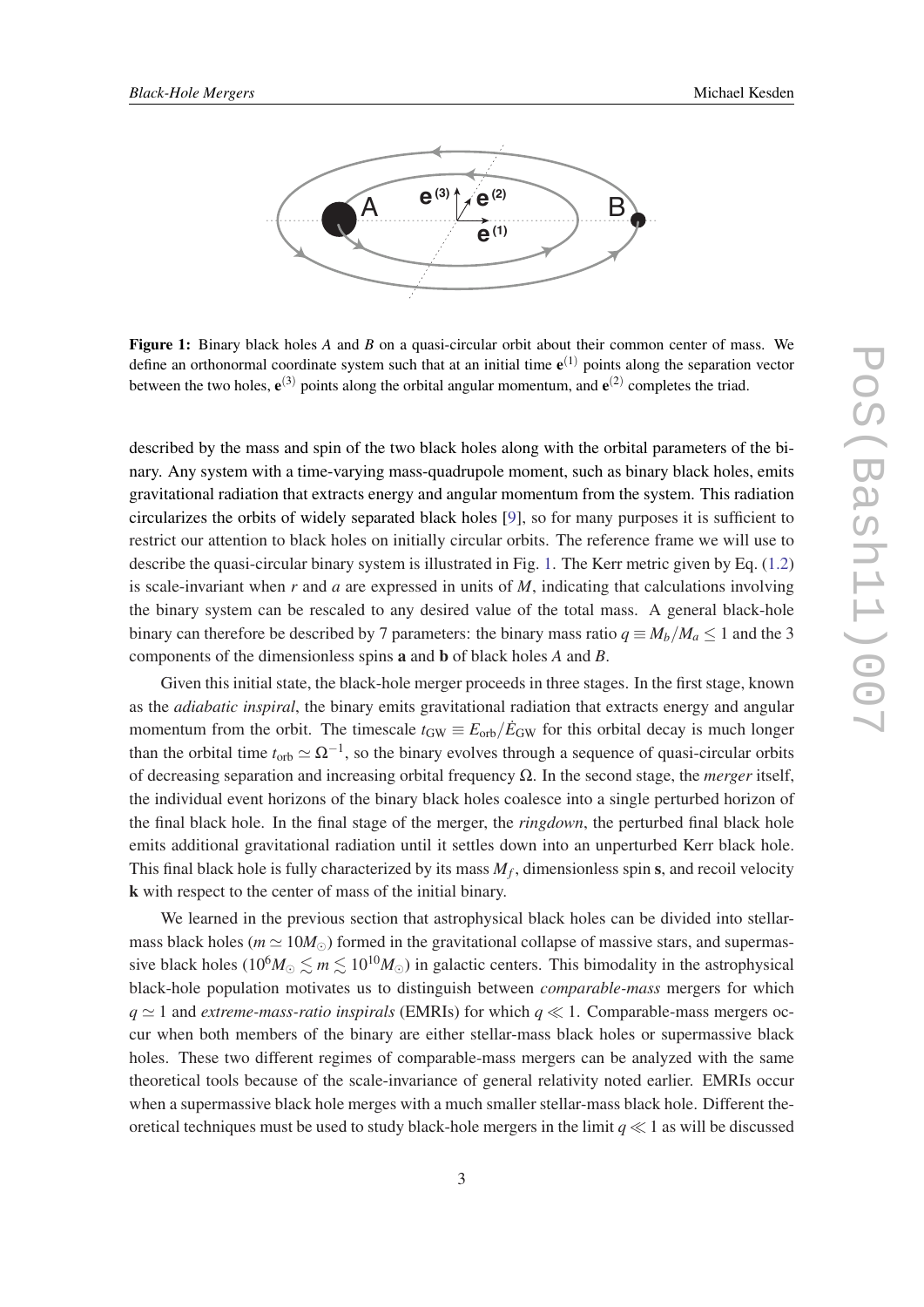in later sections.

Although general-relativity calculations are independent of the total binary mass, this scale greatly affects our ability to observe the mergers themselves. Current constraints on black-hole mergers and the rates at which they occur are inferred from observations of how the black-hole population evolves with time. We have never actually observed binary stellar-mass black holes, so our predictions about their merger rates are entirely theoretical. These predictions are plagued by uncertainties about how many main-sequence stars collapse into black holes, how these stars evolve in binaries, and how many new binaries can form in dense stellar environments. Predicted rates for stellar-mass black-hole mergers vary from  $10^{-4}$  to 0.3 Mpc<sup>-3</sup> Myr<sup>-1</sup> [\[10](#page-12-0)]. The rate at which supermassive black holes merge is also uncertain. SBH masses are tightly correlated with the luminosity [[11](#page-12-0)], mass [\[12](#page-12-0)], and velocity dispersion [\[13](#page-12-0)] of the spheroidal component of their host galaxies. If we assume that SBHs merge promptly following the mergers of their host galaxies, we can use observational and theoretical predictions of galaxy-merger rates to infer SBH merger rates. Unfortunately, this assumption may not be valid as neither dynamical friction nor gravitational radiation can cause SBHs separated by  $\sim 1$  pc to merge within a Hubble time (the so-called "final parsec problem") [\[14](#page-12-0)]. Though there are several proposed solutions to the final parsec problem, the effectiveness of these solutions in a cosmological context has not been established. EMRI rates are also uncertain for several reasons. Mass segregation should cause stellar-mass black holes, heavier than average stars, to settle to the center of nuclear star clusters where they are susceptible to being scattered into "loss-cone" orbits on which they can merge with SBHs. Unfortunately, the time scale for this mass segregation depends sensitively on stellar densities at the center of nuclear star clusters. Recent observations suggest that the nuclear star cluster of our own Galaxy has a core with radius  $r_0 \approx 0.5$  pc [[15](#page-12-0)], and that this core may inhibit the diffusion of  $10M_{\odot}$  black holes onto loss-cone orbits [[16](#page-12-0)]. Previously unappreciated relativistic dynamics may also reduce predicted EMRI rates by factors of  $\sim 10 - 100$  below previous predictions [[17\]](#page-12-0).

The cleanest probe of black-hole mergers is the gravitational waves (GWs) produced during the inspiral, merger, and ringdown described above. GWs with frequencies  $10 \text{ Hz} \le f \le 10^4 \text{ Hz}$  can be observed by the network of GW detectors operated by the Laser Interferometer Gravitational-wave Observatory (LIGO) [[18\]](#page-12-0) and the European Gravitational Observatory [\[19](#page-13-0)]. These frequencies correspond to the merger/ringdown stage of the merger of ∼ 200*M* black holes, or the inspiral stage of smaller comparable-mass ratio mergers. When Advanced LIGO achieves design sensitivity in  $\sim$  2016, it should be able to detect GWs from the inspiral of 1.4*M*<sub>☉</sub> neutron stars out to distances of ∼ 300 Mpc. The proposed Laser Interferometer Space Antenna (LISA) [[20\]](#page-13-0) would have observed GWs with frequencies  $10^{-4}$ Hz  $\lesssim f \lesssim 10^{-1}$ Hz with enough sensitivity to detect the mergers of SBHs with  $10^5 M_{\odot} \lesssim M \lesssim 10^7 M_{\odot}$  throughout the observable universe. LISA would also have seen thousands of EMRIs out to redshift  $z \sim 1$ . Although budgetary constraints have forced NASA and ESA to end the LISA collaboration, ESA is considering a European-only New Gravitational-wave Observatory (NGO) [\[21](#page-13-0)] as an L-class mission. NGO will have reduced S/N ratios compared to earlier LISA proposals, but should still be able to achieve many of LISA's core science goals. In the time domain, the expected GW strain from black-hole mergers is far below the design sensitivity of LIGO and NGO. GW sources can only be detected by convolving a predetermined template with the observed signal over many GW periods. Different theoretical methods are required to calculate these GW templates for the inspiral, merger, and ringdown stages in the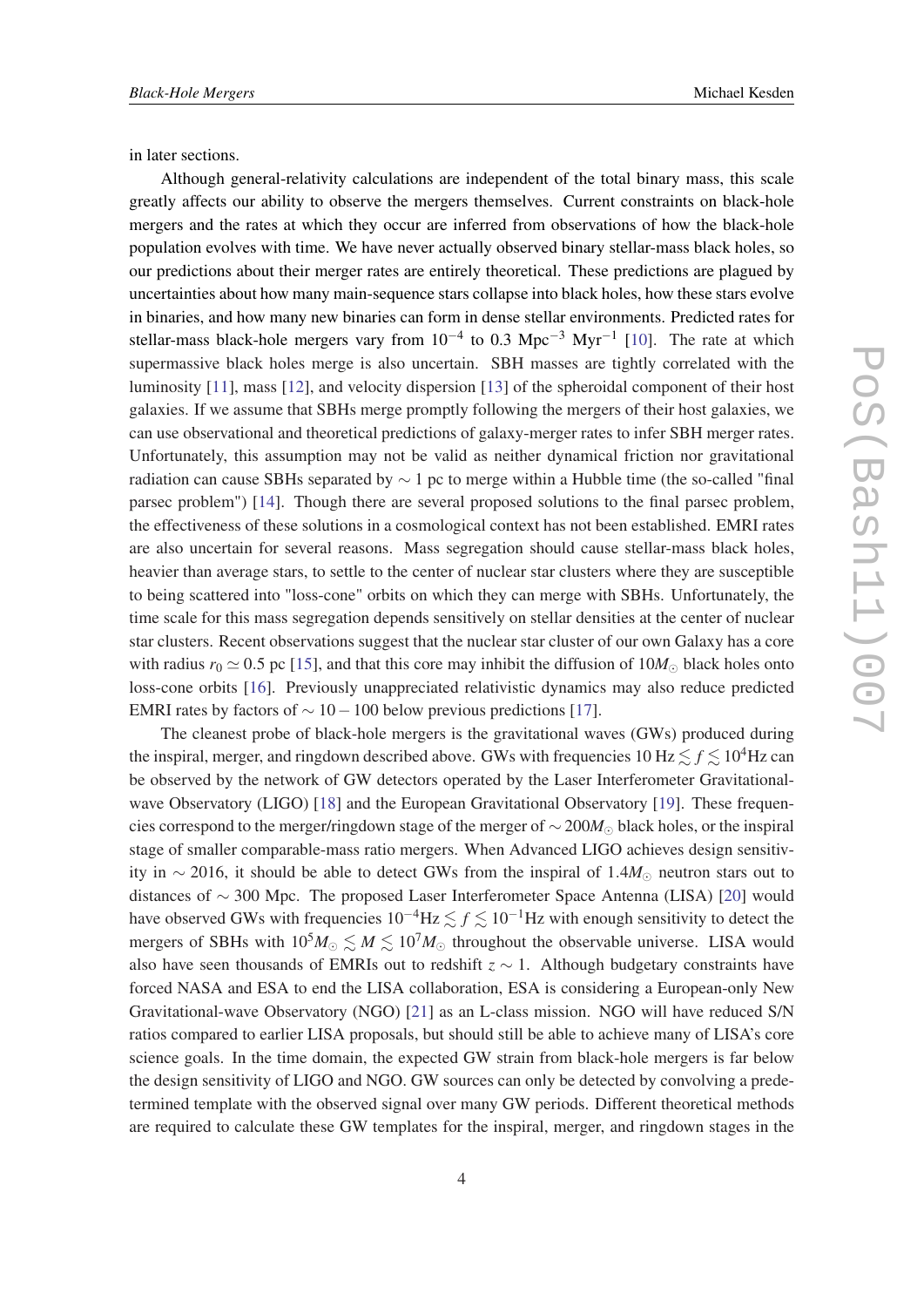comparable-mass and EMRI limits. These methods will be the subject of the next section.

#### 3. Strategic triad of general relativity

The three legs of the U. S. nuclear triad are long-range strategic bombers, land-based intercontinental ballistic missiles (ICBMs), and ballistic-missile submarines. These three weapons complement each other, and ensure that the U. S. maintains a credible second-strike capability in spite of any conceivable first-strike attack by enemy forces. There are also three primary techniques for performing calculations in general relativity: *numerical relativity*, *black-hole perturbation theory*, and *post-Newtonian expansions*. Like the nuclear triad, these techniques complement each other and ensure that suitable GW waveforms can be calculated for all three stages of black-hole mergers as discussed in the previous section. In the remainder of this section we will briefly discuss these techniques and illustrate their utility by provided examples from my own research of problems that they can be used to solve.

#### 3.1 Numerical relativity

In the late 1990s, the NSF awarded a "Grand Challenge" grant to encourage research to simulate the merger of binary black holes by directly solving Einstein's equation Eq. ([1.1\)](#page-1-0). Despite much hard work on this problem during that decade, the merger of equal-mass binary black holes on initially quasi-circular orbits was not successfully simulated until Frans Pretorius accomplished the feat in 2005 [\[22](#page-13-0)]. Several other numerical-relativity (NR) groups successfully simulated black-hole mergers shortly thereafter [[23,](#page-13-0) [24\]](#page-13-0), and to date hundreds of black-hole simulations with varying mass ratios and initial spins have been published. NR simulations are the most general technique for calculating the GWs from binary black-hole mergers, and are the *only* technique that can accurately determine the waveform from the merger stage of comparable-mass mergers. Although all relativity problems could be solved with NR simulations in theory, in practice they can be prohibitively expensive computationally. The simplest NR simulations require  $10<sup>4</sup>$  CPU-hours of computing resources, and their cost scales as  $q^{-2}$  for unequal-mass mergers. The smallest massratio simulation currently published has  $q = 0.01$  [[25\]](#page-13-0), and it seems unlikely that much progress beyond this limit will be achieved with current NR techniques. NR simulations are thus unsuited to EMRIs where  $q \lesssim 10^{-5}$ . Given the extraordinary computational expense of NR simulations, cleverness is required to extract the most information from a small sample of simulations.

My collaborators and I developed a new spin expansion that exploits symmetry to determine the general spin dependence of GW observables from a finite number of NR simulations [\[26](#page-13-0), [27\]](#page-13-0). All final quantities *f* that describe the final black hole produced in a merger can only depend on the 7 parameters  $\{q, a_i, b_i\}$  that characterize the initial binary (see Fig. [1](#page-2-0)). Since the magnitudes of the dimensionless spin of Kerr black holes cannot exceed unity  $(|a_i|, |b_i| \le 1)$ , these final quantities can be Taylor expanded in terms of the initial spin components:

$$
f = f^{m_1 m_2 m_3 |n_1 n_2 n_3} (q) a_1^{m_1} a_2^{m_2} a_3^{m_3} b_1^{n_1} b_2^{n_2} b_3^{n_3} , \qquad (3.1)
$$

where summation over the repeated indices  $m_i$ ,  $n_i$  is implied. This spin expansion is itself not very predictive, as the number of terms at each order in the initial spin components increases rapidly and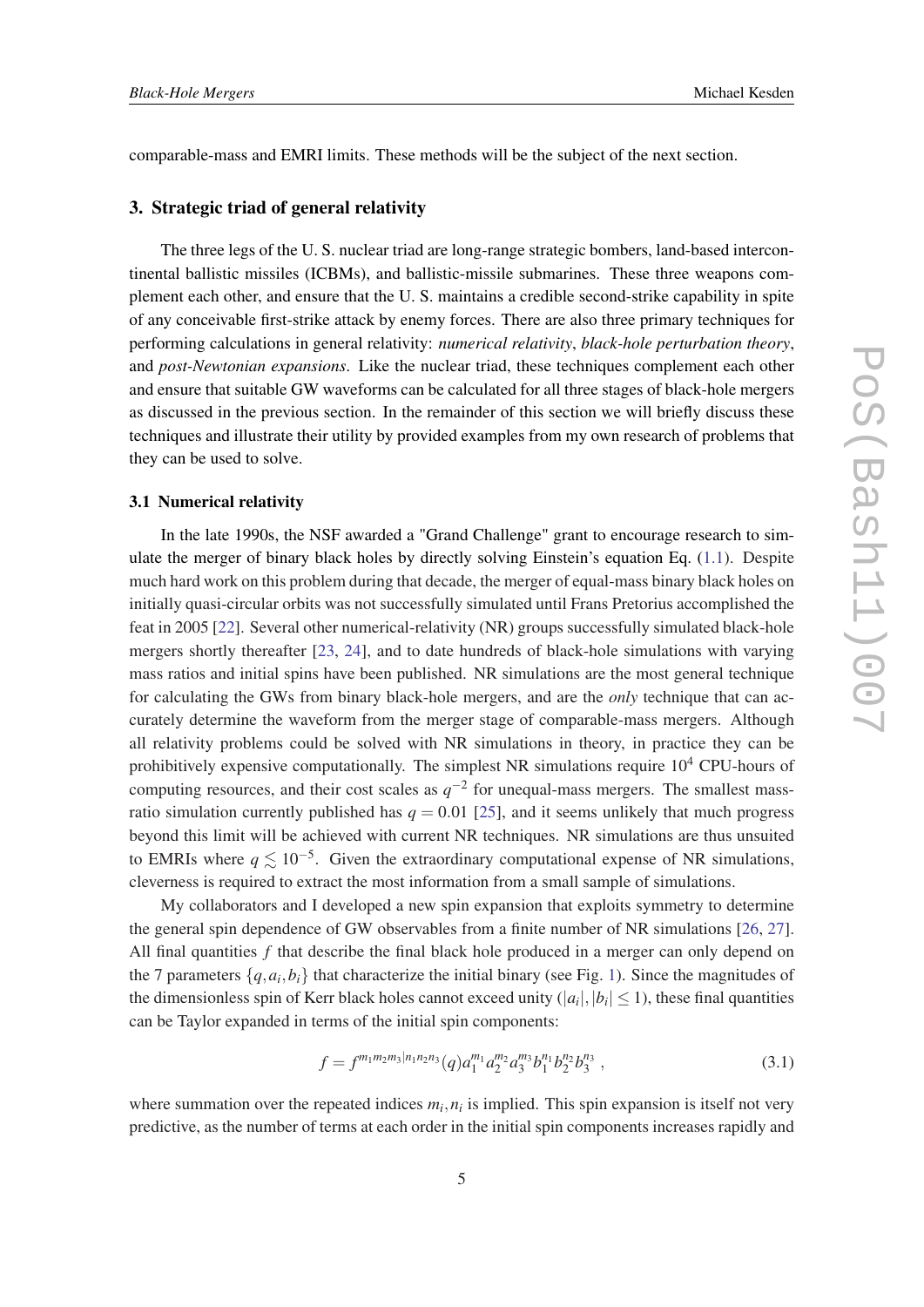

Figure 2: Kick velocity  $k_3$ , radiated angular momentum  $J_{\text{rad}}$ , final spin  $s_3$ , and radiated energy  $E_{\text{rad}}$  as a function of the angle  $\phi$  between the initial spin **a** and the coordinate vector  $e^{(1)}$  for equal-mass black-hole binaries with equal and opposite spins in the orbital plane. The square (triangle) data points are from [[28\]](#page-13-0) ([[29\]](#page-13-0)), while the functional form of the fitted curves are the lowest-order predictions of the spin expansion.

there is no guarantee that the series will quickly converge. However, considerable progress can be achieved by recognizing that the parameters  $\{q, \mathbf{a}, \mathbf{b}\}\$  that define the initial binary, the orthonormal triad  $e^{(i)}$ , and the final quantities  $\{m, s, k\}$  all transform in well defined way under the operations of parity *P* (reflection through the origin) and exchange *X* (exchanging the black-hole labels *A* and *B*). Because evolution according to Einstein's equation respects these symmetries, final quantities that transform in a given way under *P* and *X* can only depend on initial quantities that transform in the *same* manner. This dramatically reduces the number of terms that appear in the spin expansion of a particular quantity. We find that in practice the very lowest-order terms often provide an extremely accurate description of the desired spin dependence. This can be seen in Fig. 2, where various final quantities determined by NR simulations as a function of initial spin direction are compared to the predictions of the spin expansion. We see that final quantities  $(J_{rad}, s_3, E_{rad})$  that are scalars (even under parity *P*) are determined to lowest order to scale quadratically in the initial spins and to have frequencies of 2 as predicted by our formalism. In contrast, the pseudoscalars (quantities odd under *P*) such as the kick velocity  $k_3$  are permitted to have a linear spin dependence with unit frequency.

The spin expansion not only explained previously discovered spin dependence, but also uncovered new spin dependence that had been previously unappreciated. In Fig. [3](#page-6-0) we show the residuals  $\Delta k_3$  after the best lowest-order fits using the spin expansion are subtracted from the top panel of Fig. 2. As predicted by symmetry, quadratic terms in the initial spins with frequency 2 are absent, with the dominant term being cubic in the spin amplitude and having frequency 3. This example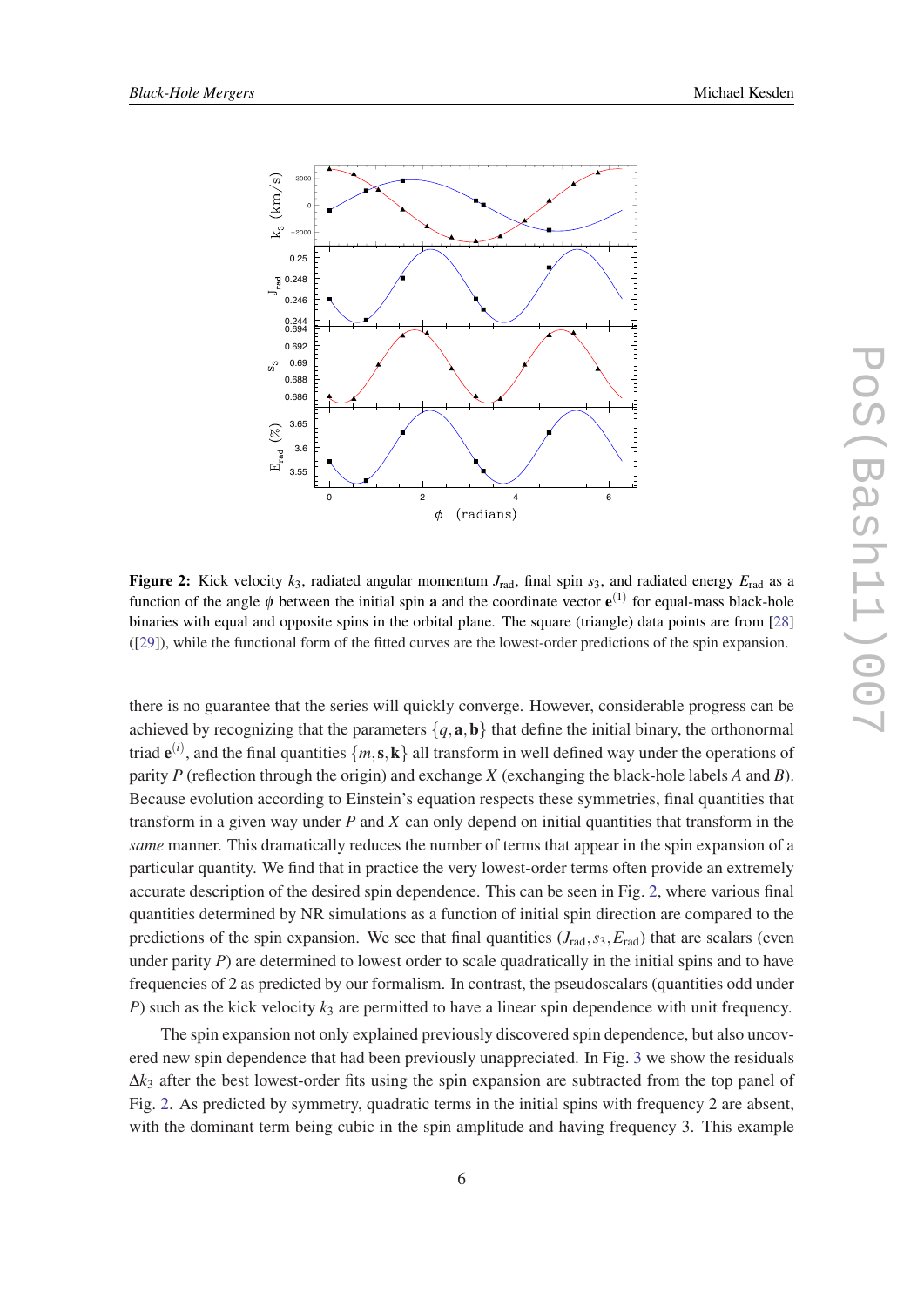<span id="page-6-0"></span>

Figure 3: The residuals ∆*k*<sup>3</sup> after the lowest-order spin-expansion fits are subtracted from the simulated kick velocities shown in Fig. 2. As shown by the fitted curves, these residuals are cubic in the spin magnitudes and have frequencies of 3 as predicted by our spin expansion.

illustrates both the power of NR simulations, and how this power can be best harnessed by using a small number of NR simulations to calibrate judicious fitting formulae such as our spin expansion. Our approach has been used extensively by other groups seeking to interpret their latest NR results.

#### 3.2 Black-hole perturbation theory

Despite the extraordinary recent progress in NR, its computational expense and restriction to modest mass ratios ( $q \ge 0.1$ ) and SBH spins ( $a/m \le 0.9$ ) implies that it is not always the best technique for solving certain GR problems. EMRIs can instead be studied with *black-hole perturbation theory*, in which the smaller black hole and its accompanying gravitational radiation are treated as perturbations to the background metric of the larger black hole. Black-hole perturbation theory for the nonspinning Schwarzschild metric was introduced by Regge and Wheeler [[30\]](#page-13-0) and Zerilli [\[31](#page-13-0)] for odd- and even-parity perturbations respectively, and generalized to the spinning Kerr metric by Teukolsky [[32\]](#page-13-0). Teukolsky showed that vacuum perturbations to the Kerr spacetime are fully described by the complex Weyl scalar

$$
\psi_4 \equiv -C_{\alpha\beta\gamma\delta}n^{\alpha}\bar{m}^{\beta}n^{\gamma}\bar{m}^{\delta} , \qquad (3.2)
$$

where  $C_{\alpha\beta\gamma\delta}$  is the Weyl curvature tensor and  $n^{\mu}$  and  $\bar{m}^{\mu}$  are elements of a Newman-Penrose tetrad of null 4-vectors [[33\]](#page-13-0). This Weyl scalar can be decomposed into multipole moments

$$
\psi_4(t,r,\theta,\phi) = \frac{1}{(r - i a \cos \theta)^4} \int_{-\infty}^{\infty} d\omega \sum_{lm} R_{lm\omega}(r) \, _2S_{lm}^{a\omega}(\theta) e^{im\phi} e^{-i\omega t} \,, \tag{3.3}
$$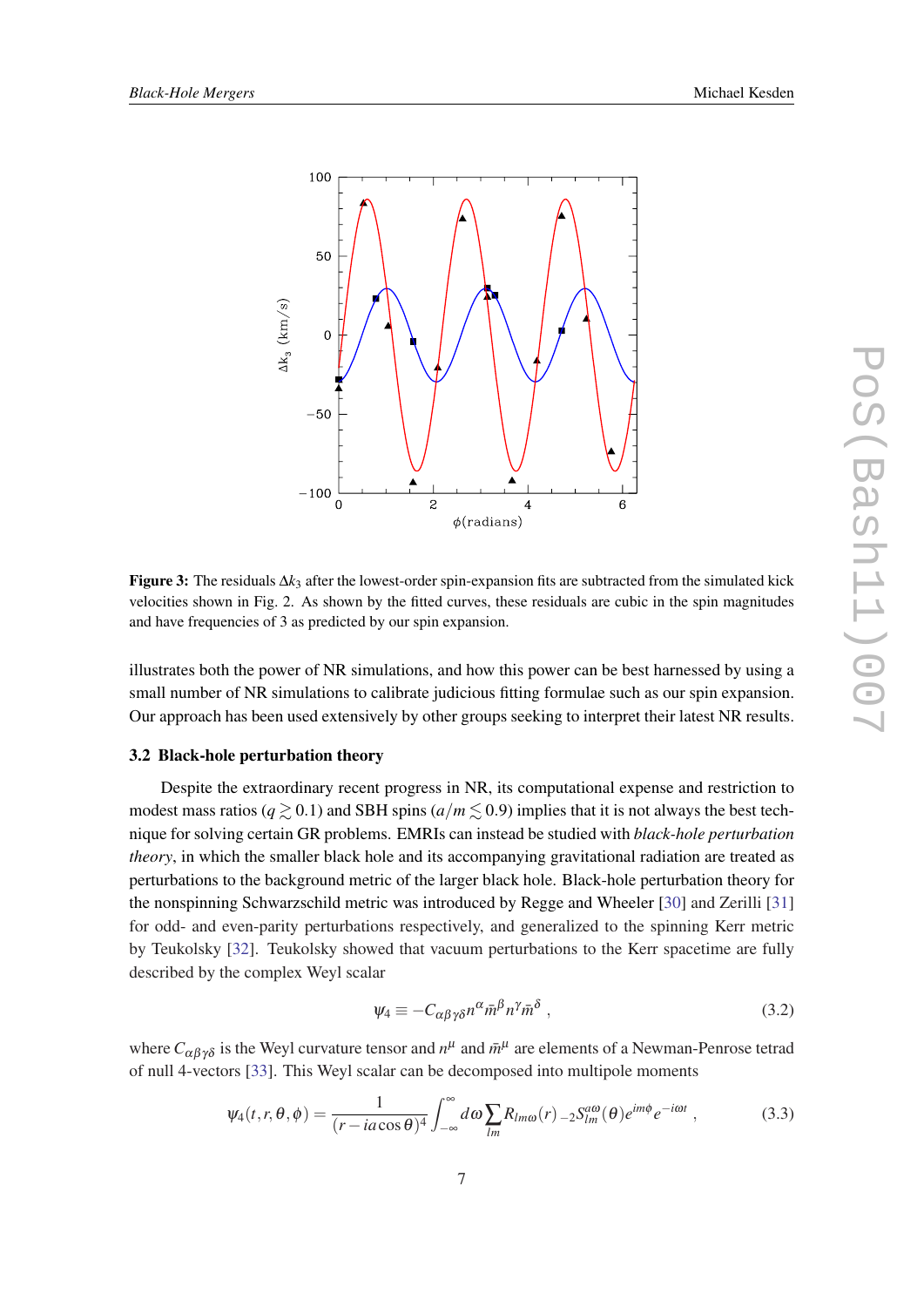where  $_{-2}S_{lm}^{a\omega}(\theta)$  are generalizations of the Legendre functions that appear in ordinary spherical harmonics and  $R_{lm0}(r)$  are radial functions that are solutions to the Teukolsky equation

$$
\Delta^2 \frac{d}{dr} \left( \frac{1}{\Delta} \frac{dR_{lm\omega}}{dr} \right) - V(r) R_{lm\omega}(r) = \mathcal{T}_{lm\omega}(r) . \qquad (3.4)
$$

The potential  $V(r)$  is a known analytic function for each harmonic, implying that the left-hand side of Eq. (3.4) depends solely on the spacetime curvature. The source term  $\mathcal{T}_{lm\omega}(r)$  is an integral of the stress-energy tensor of the perturbation over the spacetime. The Teukolsky equation  $(3.4)$  is thus a linearization of Einstein's equation ([1.1](#page-1-0)) in which 10 coupled, nonlinear, partial differential equations have been reduced to an infinite series of ordinary differential equations, one for each harmonic of the Weyl scalar. In practice, it is often the case that only a small number of harmonics are required to achieve the desired accuracy in a given GR calculation. Unlike NR, black-hole perturbation theory improves in accuracy as *q* decreases, and can be used for arbitrarily high spins. It is the technique of choice for studying EMRIs during the late inspiral, merger, and ringdown stages.

One application of black-hole perturbation theory in my own research was to calculate the maximum spin black holes can attain in binary mergers [\[34](#page-13-0)]. Bardeen [[35](#page-13-0)] famously showed that a nonspinning black hole, accreting material from its prograde equatorial ISCO, could spin up to the Referred limit ( $a/M = 1$ ) after increasing its mass by a factor of  $\sqrt{6}$  but could not surpass this limit. However, this analysis failed to account for what happens to the energy and angular momentum that must be lost to allow material to reach the ISCO. Thorne [\[36](#page-13-0)] showed that if this material is viscously transported to the ISCO through a standard thin accretion disk [\[37](#page-13-0)], the black hole would preferentially capture radiated photons with negative angular momentum with respect to the direction of the black hole's spin. This captured radiation would decrease the black hole's spin so that a limiting spin of only  $a/m \approx 0.998$  could be attained. Although this seems close to the Kerr limit, the gravitational binding energy at the ISCO increases sharply with black-hole spin so that the radiative efficiency of a black hole with  $a/m \approx 0.998$  is only  $\eta \approx 0.3$  compared to  $\eta \approx 0.42$ in the Kerr limit. I wondered if a similar limit might exist for black holes grown through binary mergers instead of gas accretion. During binary mergers it is gravitational radiation rather than viscous dissipation that extracts energy and angular momentum from the inspiraling material. Unlike the radiated photons studied by Thorne, whose short wavelengths imply that they travel on null geodesics of the Kerr metric, the GWs emitted during the inspiral have wavelengths comparable to the orbital radii of the inspiraling black hole and thus larger than the event horizon. This allows the GWs to be *superradiantly* scattered by the gravitational potential of the Kerr black hole, gaining amplitude before escaping to infinity. Superradiant scattering is an example of a Penrose process [\[3\]](#page-12-0) in which rotational energy and angular momentum are extracted from a spinning black hole. Using GREMLIN (Gravitational Radiation in the Extreme Mass ratio LIMit), a black-hole perturbation theory code developed by Scott Hughes [\[38](#page-13-0)], I calculated the GW fluxes of energy and angular momentum both out to infinity and down to the event horizon during an EMRI. We show the effect of this superradiant scattering on the black hole's spin in Fig. [4.](#page-8-0) Highly spinning black holes rapidly spin up to the Kerr limit without accounting for superradiant scattering as shown by the dashed blue curves. Once the effects of scattering are included, only a limiting spin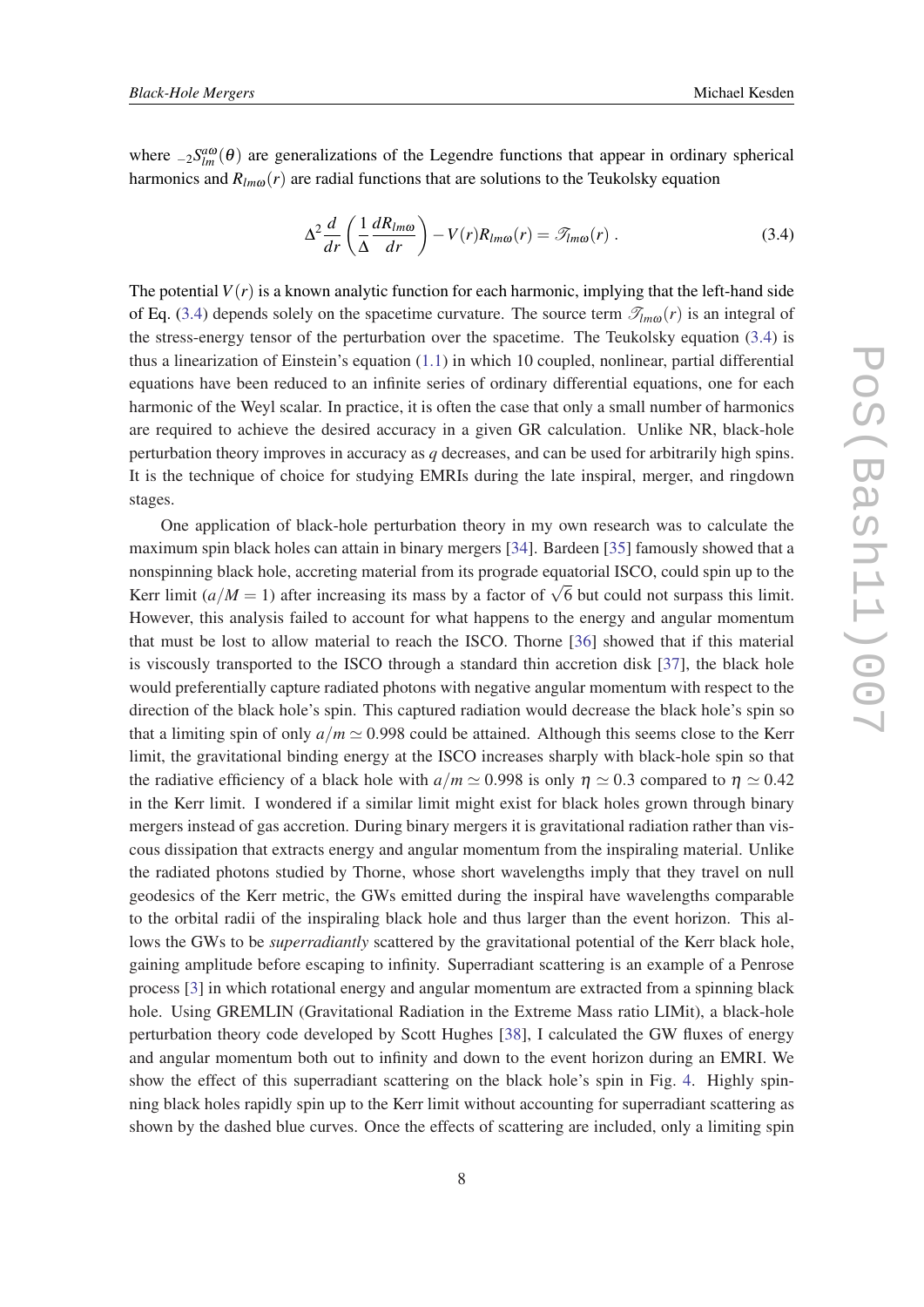<span id="page-8-0"></span>

Figure 4: Dimensionless spin  $\chi \equiv a/m$  of a black hole of initial mass  $M_0$  after accreting a mass  $\Delta M$  of test particles on quasi-circular prograde equatorial orbits. The different curves correspond to different values of the initial spin. The dashed blue curves show the predictions of Bardeen [\[35](#page-13-0)] that only include the spin dependence of the orbital energy and angular momentum at the ISCO, while the solid black curves also include the effects of the superradiant scattering of GWs as discussed in Kesden *et al.* [[34\]](#page-13-0).

 $\chi \equiv a/m \simeq 0.998$  can be attained. The numerical value of this limit is quite close to the Thorne limit [\[36](#page-13-0)], although the processes setting these limits are quite different.

Predictions of the final spin resulting from EMRIs calculated using black-hole perturbation theory complement the predictions obtained from NR for comparable-mass mergers. In Fig. [5](#page-9-0) we show the change in final spin per unit test-particle mass  $\partial \chi_f / \partial q$  as a function of the initial spin  $\chi$ <sup>*i*</sup>. The solid black curve shows the prediction of Kesden *et al.* [\[34](#page-13-0)] that a black hole can only be spun up to  $a/m \approx 0.998$  by binary mergers, while the green and magenta curves, derived from extrapolations of comparable-mass NR simulations, erroneously suggest that black holes can be spun above the Kerr limit. This plot indicates that danger of relying exclusively on NR; all three techniques in the strategic triad of general relativity have their role to play in understanding black-hole mergers.

#### 3.3 Post-Newtonian expansions

The final technique in the strategic triad of general relativity is the post-Newtonian (PN) expansion. PN expansions describing a system rapidly converge when the PN parameter  $\varepsilon \approx (v/c)^2 \approx$  $Gm/r \approx (M\omega)^{2/3} \ll 1$ , where  $\omega$  is the angular velocity. PN expansions are thus ideally suited to describing widely separated binary black holes, regardless of their mass ratio or the magnitude of their spins. PN expansions are the most computationally affordable of the three techniques con-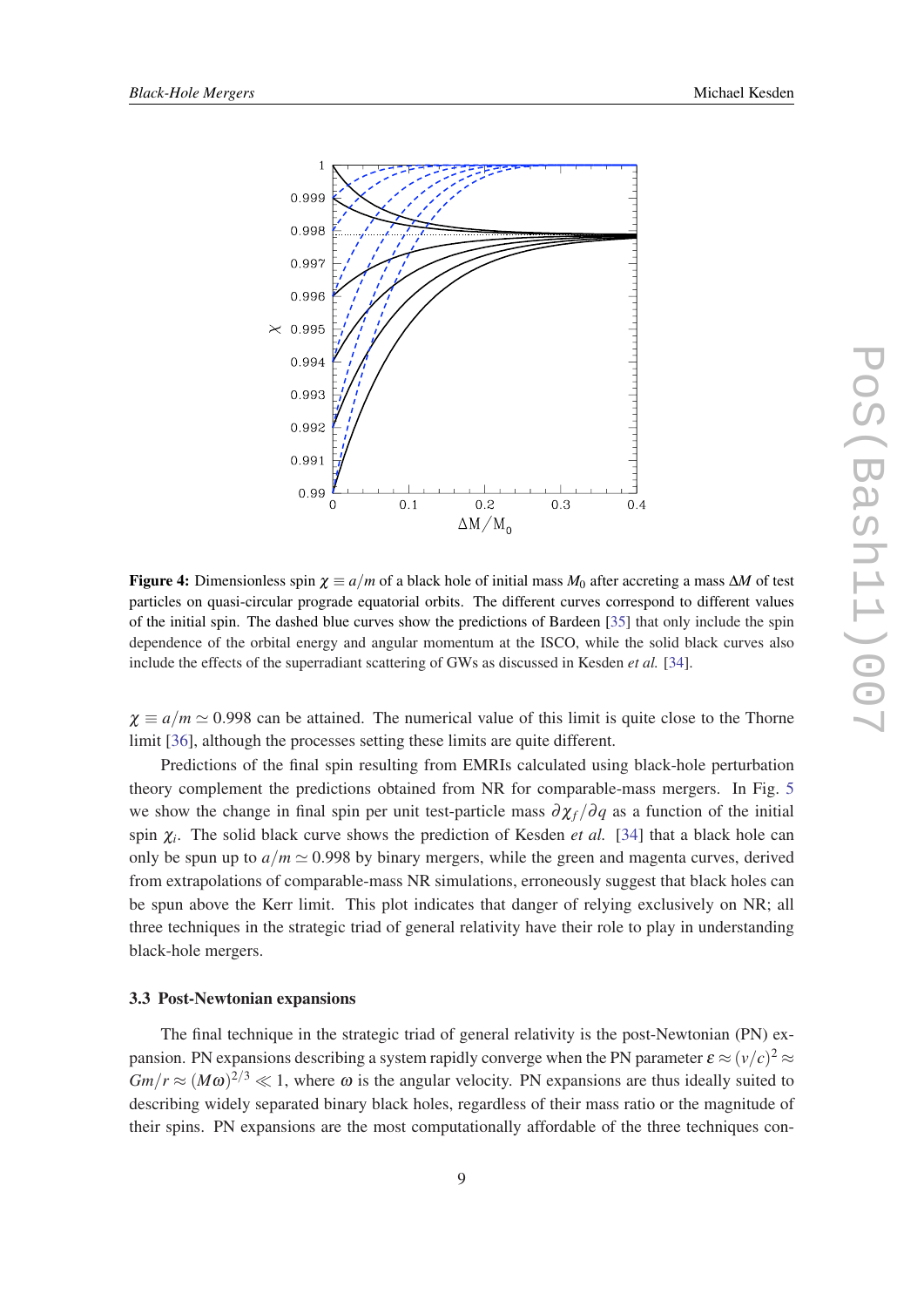<span id="page-9-0"></span>

Figure 5: The change in final spin per unit test-particle mass  $\partial \chi_f/\partial q$  as a function of the initial spin  $\chi_i$ . The solid black curve shows the predictions of Kesden *et al.* [[34\]](#page-13-0), with spindown ( $\partial \chi_f / \partial q \leq 0$ , horizontal dotted line) possible for spins  $\chi_i \geq \chi_{\text{lim}}$  (vertical dotted line). The short-dashed blue curve shows how this result changes when superradiant scattering is neglected as in the models of Bardeen [\[35](#page-13-0)]. The long-dashed red curve gives the Buonanno *et al.* [\[39](#page-13-0)] prediction, while the dot-short-dashed green and dot-long-dashed magenta curves are the predictions of the NR-calibrated fitting formulae of Barausse and Rezzolla [[40\]](#page-14-0) and Tichy and Marronetti [[41\]](#page-14-0).

sidered in this section, so they should be the preferred technique during the inspiral stage of the merger. Discussion of the derivation of various PN expansions is beyond the scope of this work; I will instead focus on one particular application from my own research, the alignment of black-hole spins prior to merger.

As seen in the subsection on NR, the final spins and recoil velocities of black holes produced in mergers depend sensitively on the orientation of the initial binary black-hole spins just prior to merger. Tidal torques exerted by a circumbinary disk can extract orbital angular momentum from a black-hole binary, bringing the black holes close enough together to merge [[14\]](#page-12-0). These same tidal torques can cause the black-hole spins to align with the angular momentum of the circumbinary disk [\[42\]](#page-14-0), though it is unclear in practice how efficient this mechanism will be. At binary separations of  $r_{\text{GW}} \lesssim 3000M$ , the torque exerted on the binary by gravitational radiation exceeds the tidal torque from the circumbinary disk. The evolution of the binary at  $r \le r_{GW}$  becomes a pure general-relativity problem, one that is ideally suited to a PN analysis. Schnittman [[43](#page-14-0)] discovered the existence of PN spin-orbit resonances into which black-hole binaries could become trapped, aligning their spins into special configurations. My collaborators and I [[44,](#page-14-0) [45\]](#page-14-0) showed that these resonances, acting on the astrophysically determined partially aligned spin configurations at  $r \simeq r_{\text{GW}}$ , could align the spins in such a way as to profoundly influence the predicted distribu-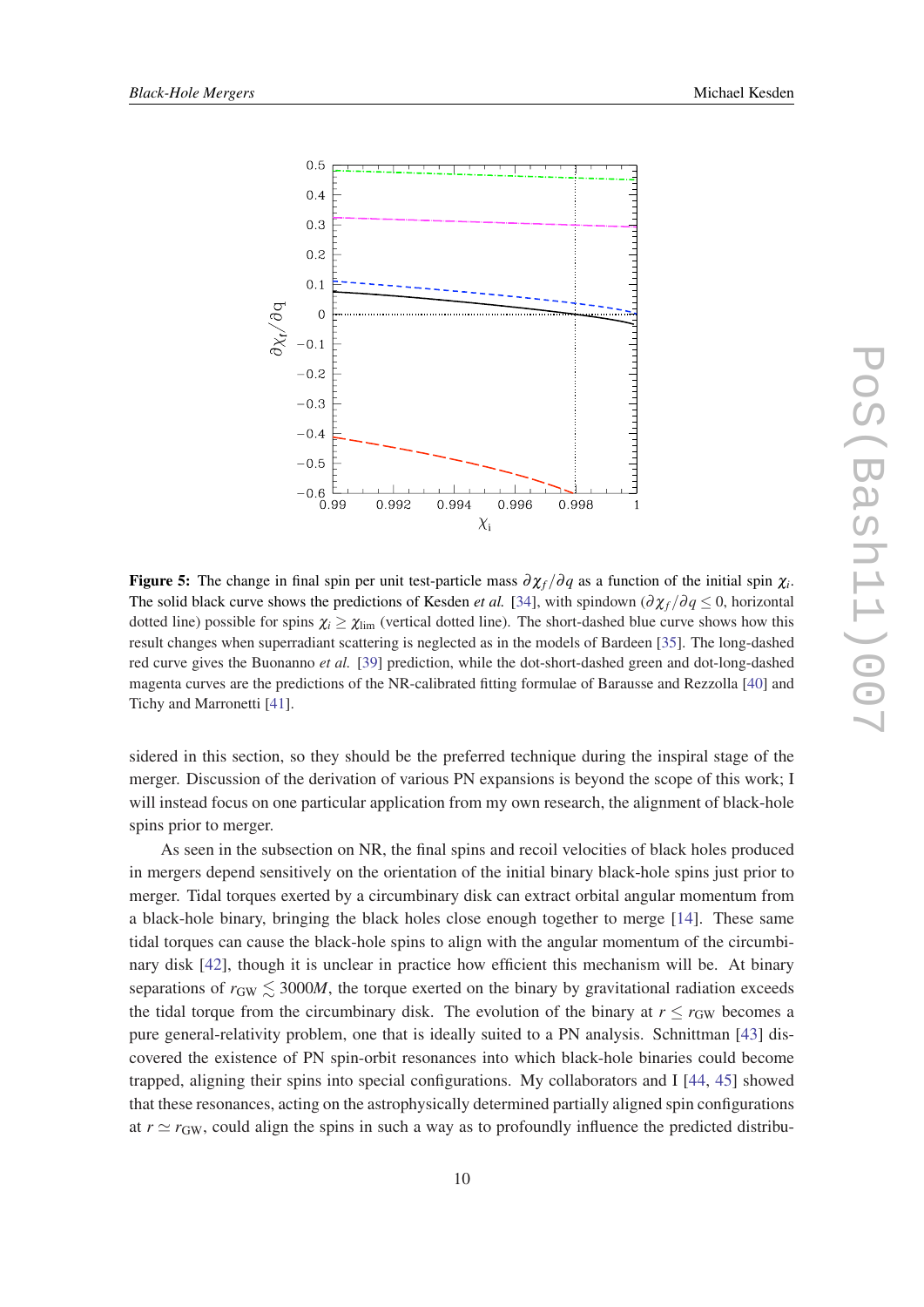

Figure 6: Histograms of the final spins predicted by the NR formula of [[40\]](#page-14-0) for black hole binaries with a mass ratio of  $q = 9/11$  and different initial orientations of maximal spins. The dashed curves show the predictions assuming the spins remain in their initial orientations throughout the inspiral, while the solid curves include the effects of PN evolution for  $r \le 1000M$ . In the top panel, the black distribution assumes isotropic initial spins for both black holes, while the blue (red) subset corresponds to the 30% of the distribution with the smallest (largest) initial angle between the spin of the more massive black hole and the orbital angular momentum. In the bottom panel, the smaller black hole has an initially isotropic spin distribution while the spin of the larger black hole is at an initial angle of 10° (purple), 20° (blue), 30° (green), 150° (yellow), 160° (orange), 170◦ (red) with respect to the orbital angular momentum.

tions of final spins and recoil velocities. In Fig. 6 we show how PN spin-orbit resonances affect the predicted distribution of final spins. The dominant effect is for the two initial spins to become aligned *with each other* when the larger spin is initially more closely aligned with the orbital angular momentum. This can be most clearly seen in the bottom panel, when comparing the solid and dashed distributions for the green, blue, and purple curves. Alignment of the binary spins with each other causes them to add coherently at merger, leading to a black hole with a larger final spin.

PN spin-orbit resonances have an even greater effect on the distribution of recoil velocities imparted to the final black hole. We show this effect in the histograms of Fig. [7.](#page-11-0) NR simulations show that recoil velocities are maximized when the black-hole spins are anti-aligned with each other just prior to merger [\[46](#page-14-0)]. Since the dominant effect of PN spin-orbit resonances is to align (anti-align) the binary spins with each other when the larger (smaller) black hole is more closely aligned with the orbital angular momentum, the recoil velocities will be suppressed (enhanced) in these cases. This is what is seen in Fig. [7;](#page-11-0) the recoil velocities are suppressed (enhanced) in the middle (bottom) panels. Most large galaxies are observed to host SBHs in their centers, which is seemingly at odds with the predictions of NR which suggest that recoils substantially exceeding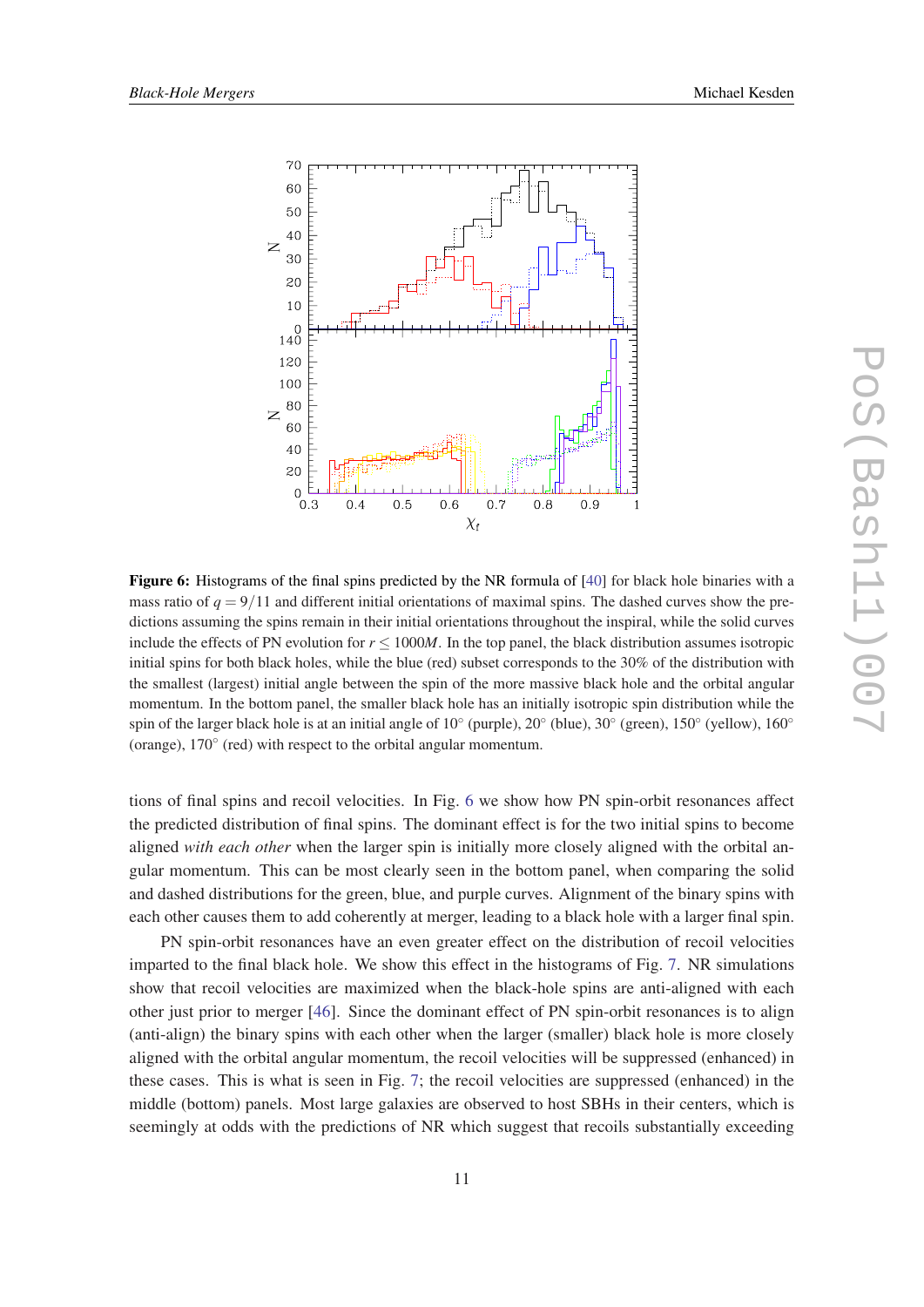<span id="page-11-0"></span>



**Figure 7:** Histograms of the final recoils predicted by the NR formula of [[46\]](#page-14-0) for a mass ratio of  $q = 9/11$ and different initial spin configurations. The curves in the top panel correspond to the same initial spin distributions as in the top panel of Fig. 6, while the curves in the middle and lower panels correspond to the curves in the lower panel of Fig. 6.

galactic escape velocities are generic. The effects of PN spin-orbit resonances that we discovered may help reconcile theory with observation.

### 4. Summary

Black-hole mergers occur throughout our universe, and provide a unique opportunity to test the predictions of Einstein's theory of general relativity. Black holes are observed to have a bimodal distribution of masses: stellar-mass black holes formed from the gravitational collapse of highmass stars, and supermassive black holes grown through gas accretion and mergers in galactic centers. The mergers of these black holes can be distinguished into comparable-mass mergers and extreme mass-ratio inspirals (EMRIs). The mergers themselves can be separated into three stages: adiabatic inspiral, merger, and ringdown. There are three primary tools (the strategic triad of general relativity) that can be used to understand different stages of the merger. Numerical relativity is very computationally expensive but is the only tool that can be used to model the "merger" stage for comparable-mass mergers. Black-hole perturbation theory can be used for all stages of the EMRIs, where the smaller black hole and its accompanying gravitational radiation can be considered to be perturbations about the background Kerr spacetime of the larger black hole. Post-Newtonian expansions are the most computationally affordable, and can be used when velocities are not highly relativistic and the curvature is not extreme. They are ideally suited to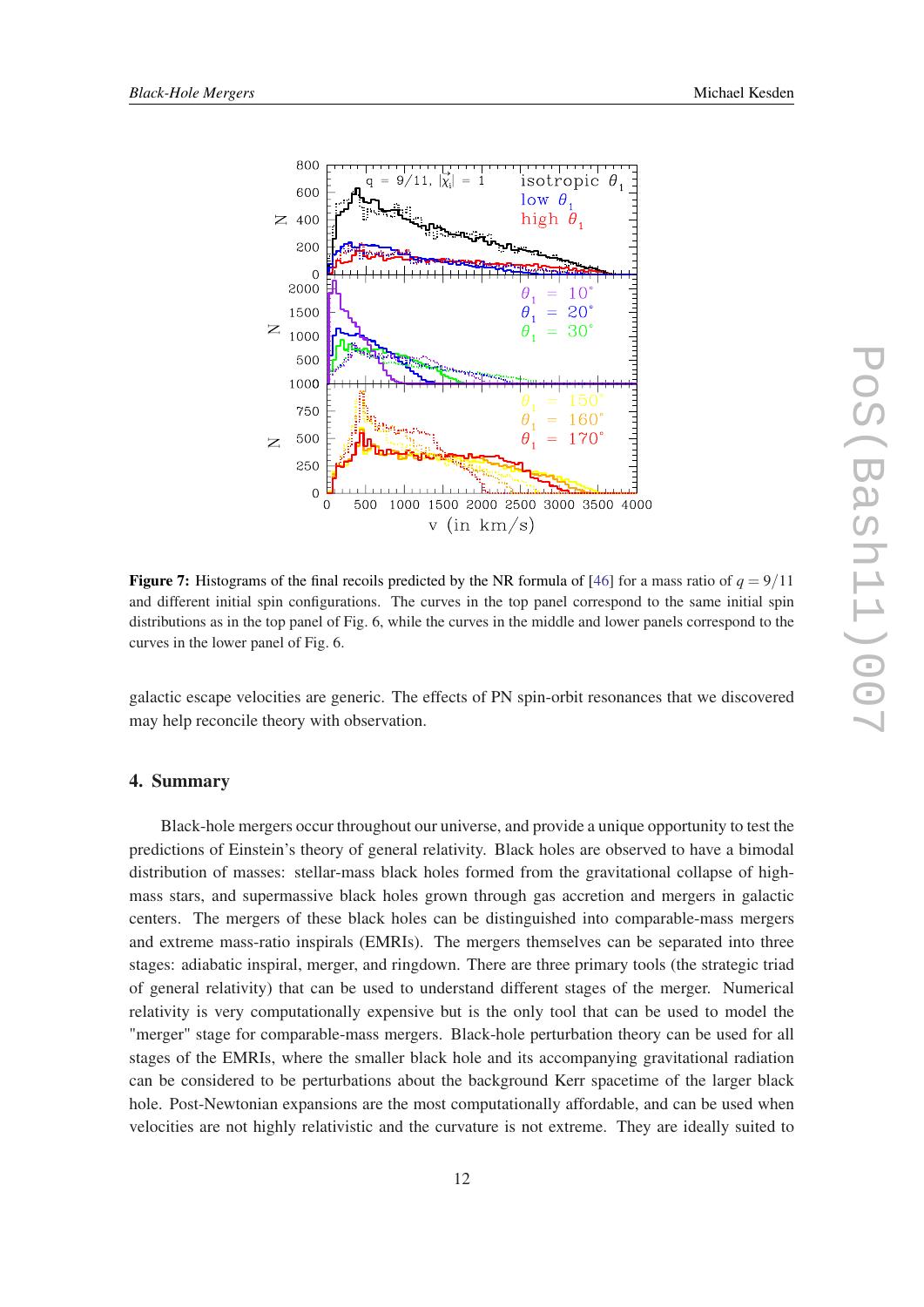<span id="page-12-0"></span>describing the early inspiral stage of mergers. To understand black-hole mergers in full generality, we must master all these tools and use them to complement each other.

#### References

- [1] R. P. Kerr, *Gravitational field of a spinning mass as an example of algebraically special metrics*, Phys. Rev. Lett. 11, 237 (1963).
- [2] C. W. Misner, K. S. Thorne and J. A. Wheeler, *Gravitation*, W. H. Freeman and Company, New York, (1973).
- [3] R. Penrose, *Gravitational collapse: The role of general relativity*, Riv. Nuovo Cim. 1, 252 (1969) [Gen. Rel. Grav. 34, 1141 (2002)].
- [4] J. R. Oppenheimer and H. Snyder, *On Continued gravitational contraction*, Phys. Rev. 56, 455 (1939).
- [5] S. Bowyer, E. T. Byram, T. A. Chubb and H. Friedman, *Cosmic X-ray sources*, Science 147, 394 (1965).
- [6] C. Seyfert, *Nuclear emission in spiral nebulae*, Astrophys. J. 97, 28 (1943).
- [7] F. Hoyle, W. A. Fowler, *On the nature off strong radio sources*, Mon. Not. Roy. Astron. Soc. 125, 169 (1963).
- [8] D. Lynden-Bell, *Galactic nuclei as collapsed old quasars*, Nature 223, 690 (1969).
- [9] P. C. Peters and J. Mathews, *Gravitational radiation from point masses in a Keplerian orbit*, Phys. Rev. 131, 435 (1963).
- [10] J. Abadie *et al.* [LIGO Scientific and Virgo Collaborations], *Predictions for the Rates of Compact Binary Coalescences Observable by Ground-based Gravitational-wave Detectors*, Class. Quant. Grav. 27, 173001 (2010).
- [11] J. Kormendy, D. Richstone, *Inward bound: The Search for supermassive black holes in galactic nuclei*, Ann. Rev. Astron. Astrophys. 33, 581 (1995).
- [12] J. Magorrian, S. Tremaine, D. Richstone, R. Bender, G. Bower, A. Dressler, S. M. Faber, K. Gebhardt *et al.*, *The Demography of massive dark objects in galaxy centers*, Astron. J. 115, 2285 (1998).
- [13] K. Gebhardt, R. Bender, G. Bower, A. Dressler, S. M. Faber, A. V. Filippenko, R. Green, C. Grillmair *et al.*, *A Relationship between nuclear black hole mass and galaxy velocity dispersion*, Astrophys. J. 539, L13 (2000).
- [14] M. C. Begelman, R. D. Blandford and M. J. Rees, *Massive black hole binaries in active galactic nuclei*, Nature 287, 307 (1980).
- [15] R. M. Buchholz, R. Schodel, A. Eckart, *Composition of the galactic center star cluster: Population analysis from adaptive optics narrow band spectral energy distributions*, Astron. Astrophys. 499, 483 (2009).
- [16] D. Merritt, *The Distribution of Stars and Stellar Remnants at the Galactic Center*, Astrophys. J. 718, 739 (2010).
- [17] D. Merritt, T. Alexander, S. Mikkola and C. M. Will, *Stellar Dynamics of Extreme-Mass-Ratio Inspirals*, Phys. Rev. D 84, 044024 (2011).
- [18] LIGO Laser Interferometer Gravitational Wave Observatory, http://www.ligo.caltech.edu/.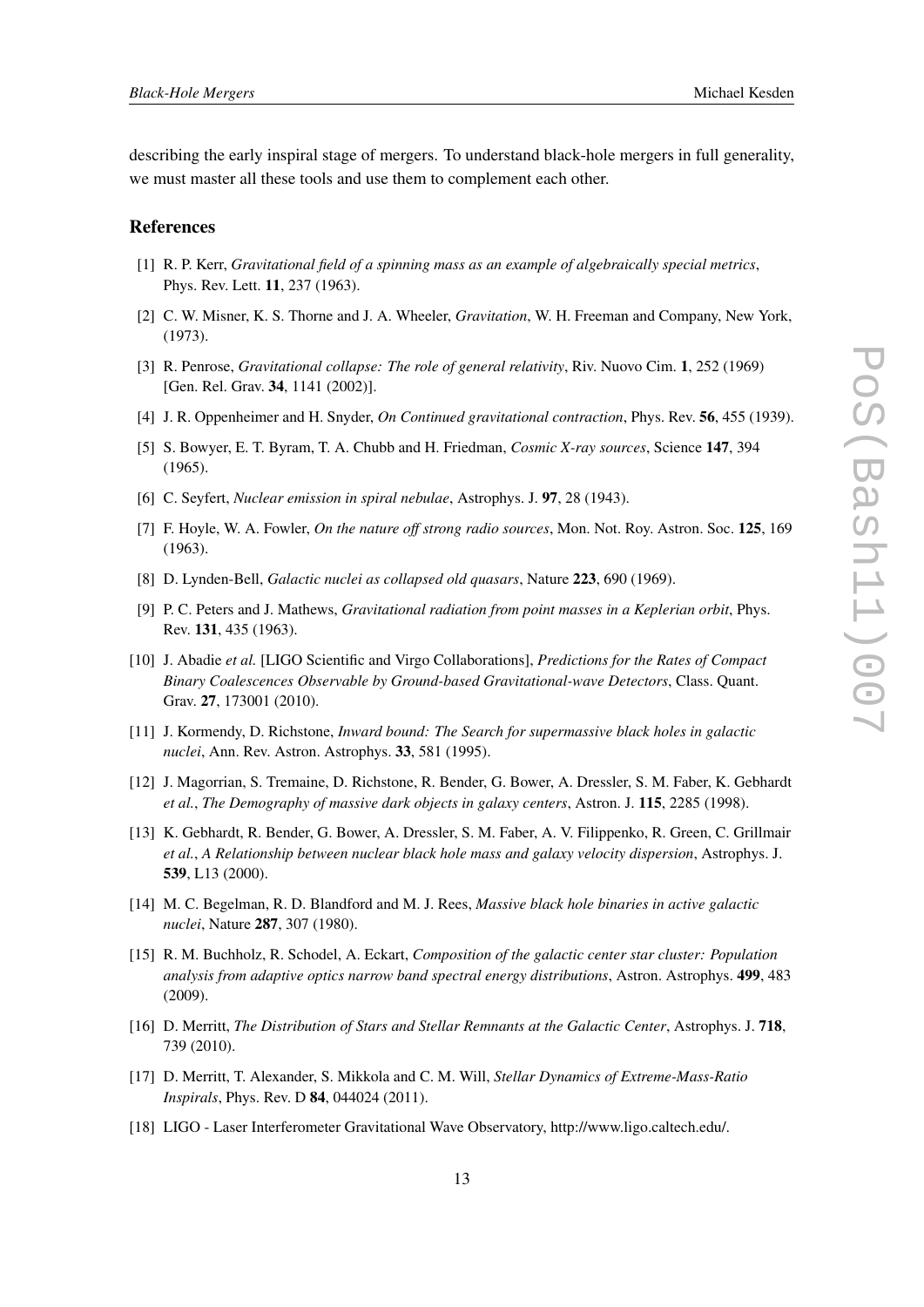- <span id="page-13-0"></span>[19] Virgo, https://wwwcascina.virgo.infn.it/.
- [20] LISA Laser Interferometer Space Antenna, http://lisa.nasa.gov/.
- [21] ESA Science & Technology: Next steps for LISA, http://sci.esa.int/science-e/www/object/index.cfm?fobjectid=48728
- [22] F. Pretorius, *Evolution of binary black hole spacetimes*, Phys. Rev. Lett. 95, 121101 (2005).
- [23] M. Campanelli, C. O. Lousto, P. Marronetti and Y. Zlochower, *Accurate evolutions of orbiting black-hole binaries without excision*, Phys. Rev. Lett. 96, 111101 (2006).
- [24] J. G. Baker, J. Centrella, D. -I. Choi, M. Koppitz and J. van Meter, *Gravitational wave extraction from an inspiraling configuration of merging black holes*, Phys. Rev. Lett. 96, 111102 (2006).
- [25] C. O. Lousto and Y. Zlochower, *Orbital Evolution of Extreme-Mass-Ratio Black-Hole Binaries with Numerical Relativity*, Phys. Rev. Lett. 106, 041101 (2011).
- [26] L. Boyle, M. Kesden and S. Nissanke, *Binary black hole merger: Symmetry and the spin expansion*, Phys. Rev. Lett. 100, 151101 (2008).
- [27] L. Boyle and M. Kesden, *The spin expansion for binary black hole merger: new predictions and future directions*, Phys. Rev. D 78, 024017 (2008).
- [28] M. Campanelli, C. O. Lousto, Y. Zlochower and D. Merritt, *Maximum gravitational recoil*, Phys. Rev. Lett. 98, 231102 (2007).
- [29] B. Bruegmann, J. A. Gonzalez, M. Hannam, S. Husa and U. Sperhake, *Exploring black hole superkicks*, Phys. Rev. D 77, 124047 (2008).
- [30] T. Regge and J. A. Wheeler, *Stability of a Schwarzschild singularity*, Phys. Rev. 108, 1063 (1957).
- [31] F. J. Zerilli, *Gravitational field of a particle falling in a schwarzschild geometry analyzed in tensor harmonics*, Phys. Rev. D 2, 2141 (1970).
- [32] S. A. Teukolsky, *Perturbations of a rotating black hole. 1. Fundamental equations for gravitational electromagnetic and neutrino field perturbations*, Astrophys. J. 185, 635 (1973).
- [33] E. Newman and R. Penrose, *An Approach to gravitational radiation by a method of spin coefficients*, J. Math. Phys. 3, 566 (1962).
- [34] M. Kesden, G. Lockhart and E. S. Phinney, *Maximum black-hole spin from quasi-circular binary mergers*, Phys. Rev. D 82, 124045 (2010).
- [35] J. M. Bardeen, *Kerr metric black holes*, Nature 226, 64 (1970).
- [36] K. S. Thorne, *Disk Accretion Onto A Black Hole. 2. Evolution Of The Hole*, Astrophys. J. 191, 507 (1974).
- [37] N. I. Shakura and R. A. Sunyaev, *Black holes in binary systems. Observational appearance*, Astron. Astrophys. 24, 337 (1973).
- [38] S. A. Hughes, *The evolution of circular, non-equatorial orbits of Kerr black holes due to gravitational-wave emission*, Phys. Rev. D 61, 084004 (2000) [Erratum-ibid. D 63, 049902 (2001 ERRAT,D65,069902.2002 ERRAT,D67,089901.2003)].
- [39] A. Buonanno, L. E. Kidder and L. Lehner, *Estimating the final spin of a binary black hole coalescence*, Phys. Rev. D 77, 026004 (2008).